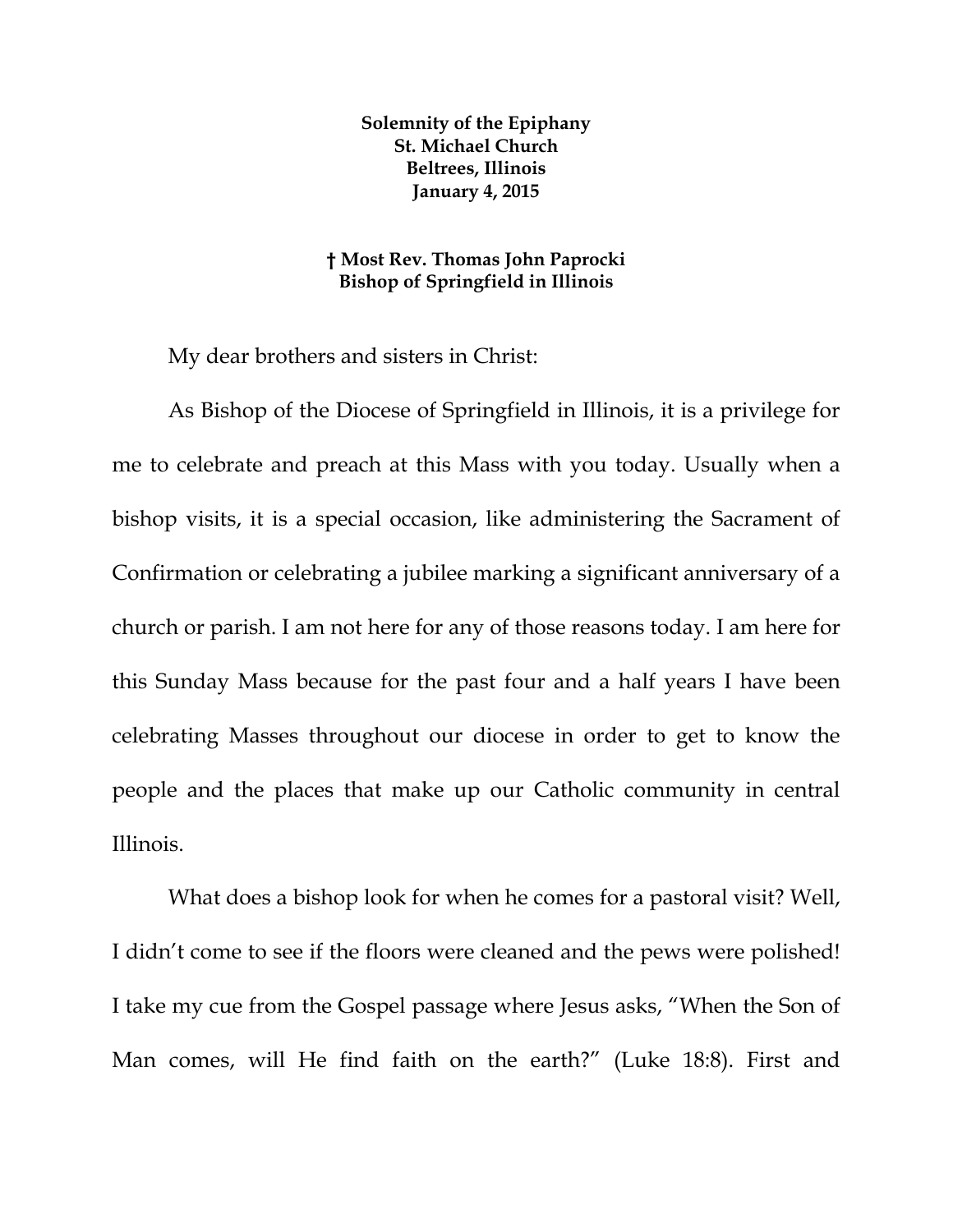foremost, when a bishop comes to a parish, he looks for the presence of the Catholic **faith**. In this regard, I note in the written history of St. Michael Church that someone wrote the following around 1925: "Beltrees is by no means a wealthy mission for it largely consists of families who are either renters or have small incomes. However, the communicants of St. Michael's … possess something far better than money – Faith." Although Mass is no longer celebrated here on a weekly basis, it is good to see people of faith gather here on occasion for the Eucharist.

At the same time, a pastoral visit is not just a time for a bishop to see the faithful, but also for the faithful to see the bishop. The Church is all about relationships. As the three persons of the Trinity are an intimate communion of Father, Son and Spirit in relationship to each other, the Church exists as a communion in relationship to God and in relation to each other, the People of God, the Body of Christ. As a bishop, I have a special relationship with you, and you have a special relationship with me, and one of my roles is to bridge the relationship between you and the Pope and the rest of the universal Church, so that we may all be one in Christ's Body.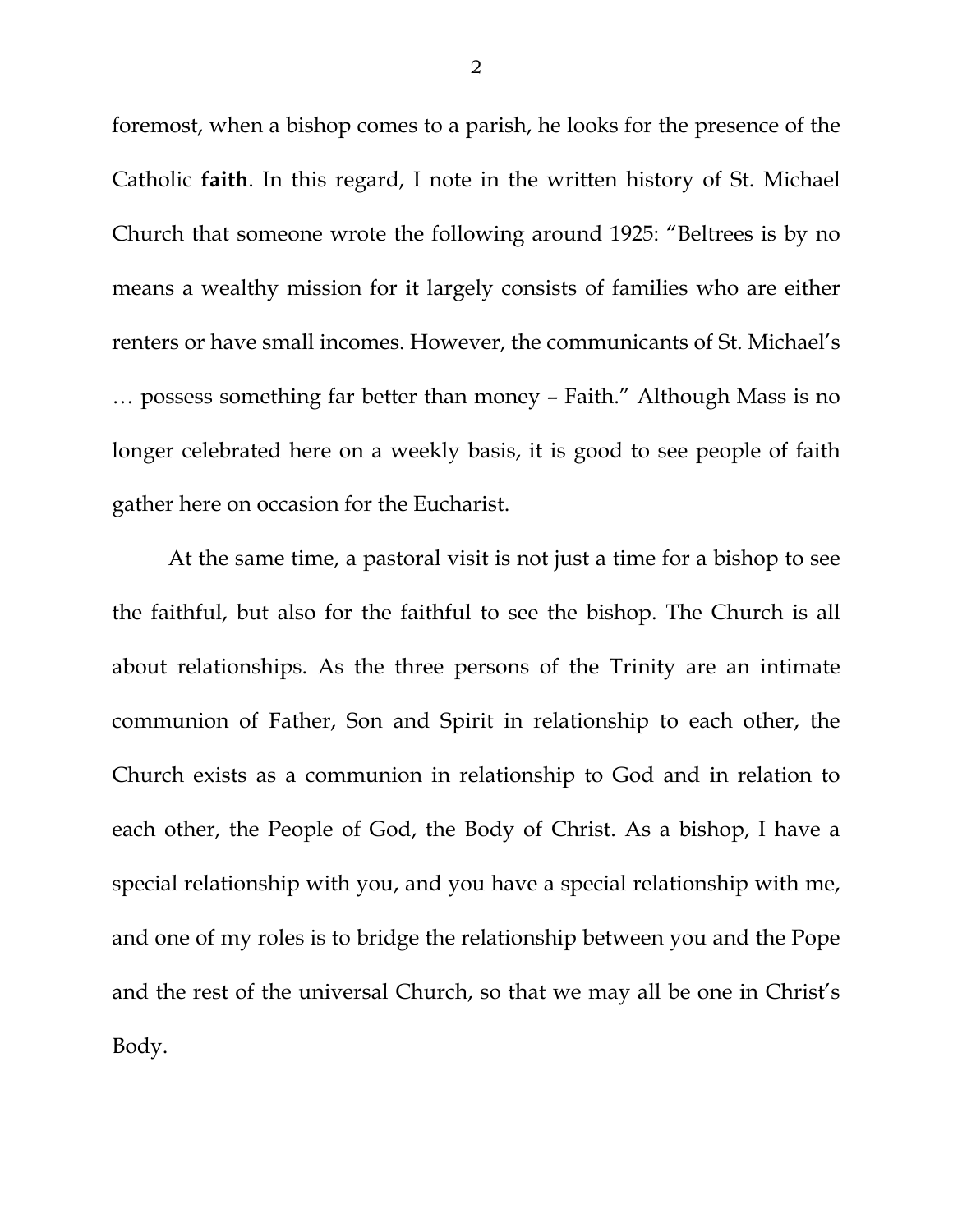Today the Church celebrates the Solemnity of the Epiphany. At King's College, in Cambridge, England, on the east wall of the chapel, behind the altar, there hangs a great painting by Peter Paul Rubens. It is *The Adoration of the Magi.* Three travelers from the east have journeyed far to look for the "infant king of the Jews." The Christmas story, as told by Matthew, gives us this great feast that we celebrate today – the Epiphany, that is, the revealing of Christ to the peoples of the whole world.

In St. Matthew's Gospel we meet the powerful political figure of King Herod. This man displays all the force and fallibility of any human leader. Once in power, his main objective seems to be to stay in power. Power that could be used to help humankind can easily become corrupted into a force for destroying humankind. Herod's wrongdoing has certainly made him so self-obsessed that he even fears the birth of a child as some kind of threat to his own throne.

In Jerusalem, Herod's advisors, the religious and political elite, gather to discuss the political situation. These people are experts on how to manage things, so as not to rock the boat. They seem to know what they are talking about. They know *where* the Messiah will be born. But they don't seem to be very interested in *when*, as long as it does not upset their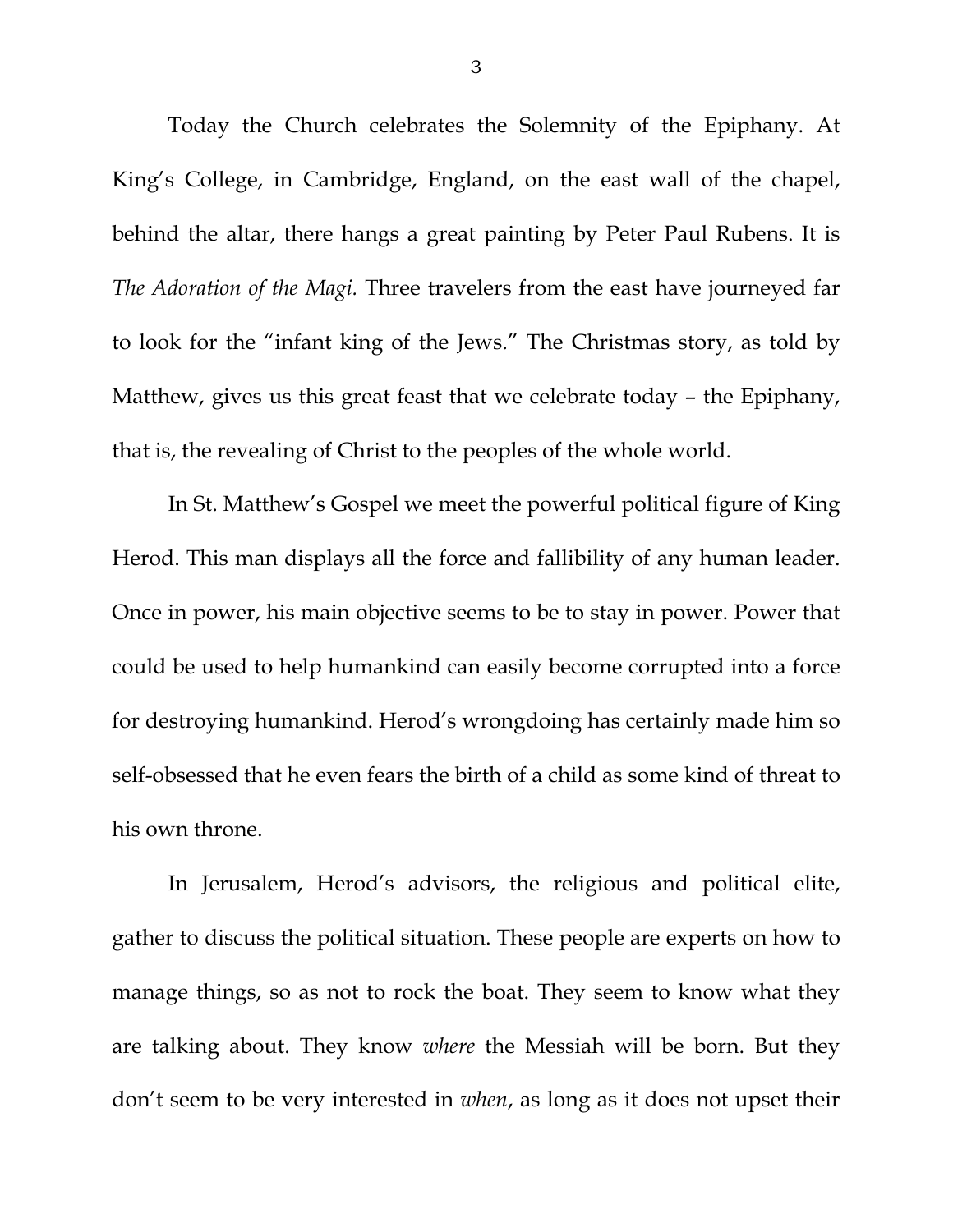routines of control. These people enjoy their position and their work, but they are not interested in the wider world.

The travelers, however, are very interested in the wider world. They are seekers after wisdom. They look for the meaning of things. They do not settle down in the comfort of the here and now. Their life is a journey, and they seek answers to life's great questions. When they find a "lowly cattle shed," they fall on their knees in homage to a child. All their searching and all their studying has brought them to this place, and to this newborn king. Today's feast invites us to join the Magi, and to become wise travelers through this world. It is a great temptation, in our lives, to become like Herod, ruling our lives according to our own desires. We can also be tempted to become political and religious experts, like Herod's advisors, viewing the world according to our own theories of who's right and who's wrong, and never getting beyond argument.

Alternatively, we can go on the journey, like the wise men of old, and look for the child, and adore when we find Him. When we accept this challenge, then, for as long as we are on this Earth, we are on the journey. St. Peter, who spent many a day in the Lord's company, was never finished with learning. There is always so much to discover. "The truth I have now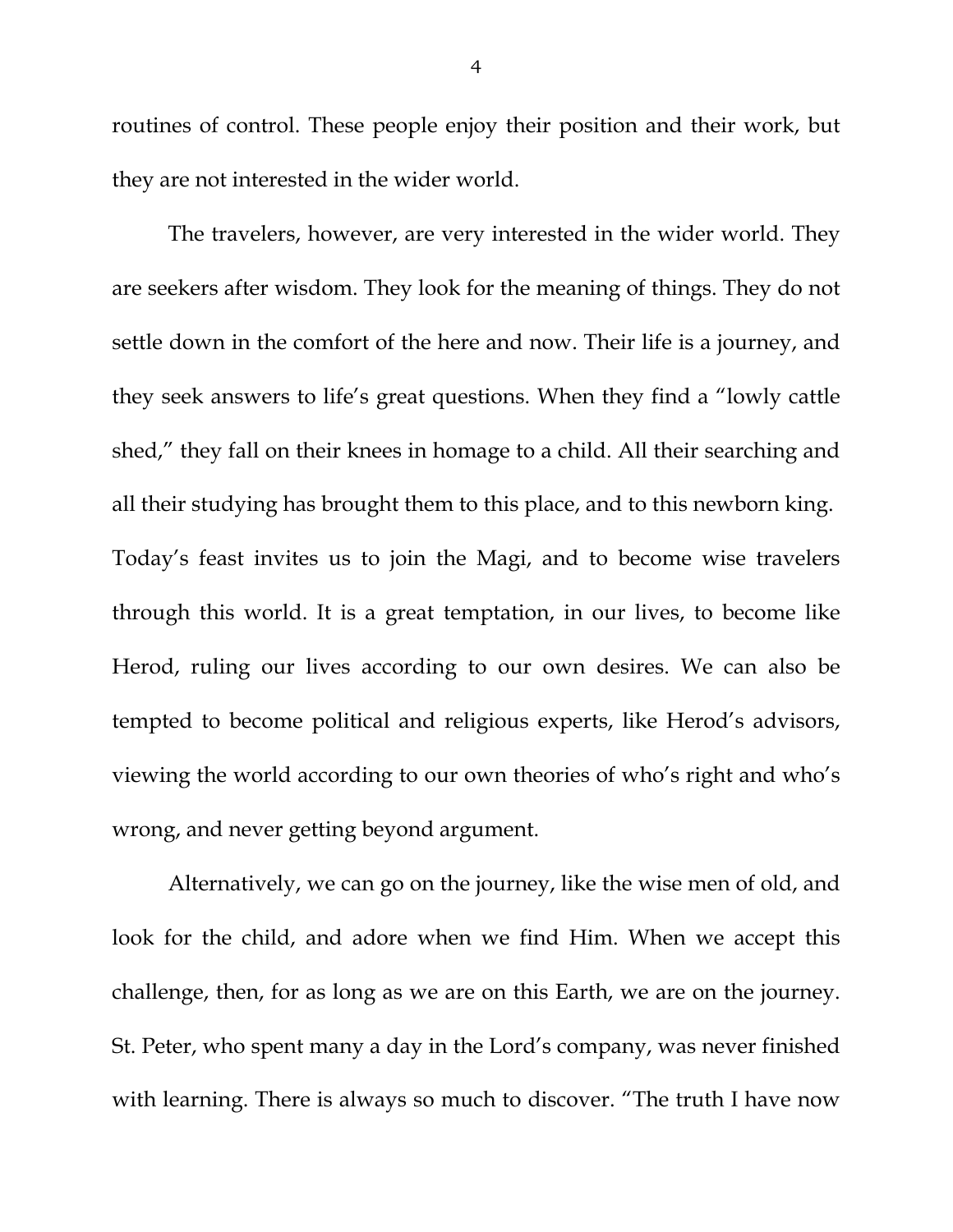come to realize," Peter said on one famous occasion, "is that God does not have favorites, but that anybody of any nationality who fears God and does what is right is acceptable to him."

Another great disciple, Blessed John Henry Newman, the English convert and cardinal, in a sermon for the Epiphany in 1839, said, "When men understand what each other mean, they see, for the most part, that controversy is either superfluous or hopeless." This is the challenge of today's feast – that we go out and embrace the world.

In his book, *Open Mind, Faithful Heart: Reflections on Following Jesus*, Pope Francis speaks about the Epiphany as both a historical event and a part of each of our lives. He says that we to be epiphanies, that is, manifestations of Jesus in our daily lives. We are to manifest Jesus in our thoughts, words and actions.

Pope Francis challenges us to share the joy of the Gospel with people we meet. Maybe we can help a friend to find new meaning in life. Perhaps we may have a new desire to speak of our faith in Jesus Christ. Maybe we are more ready to love in a difficult situation. The Epiphany invites us to find a new path and a new route as we begin this new year. The Gospel